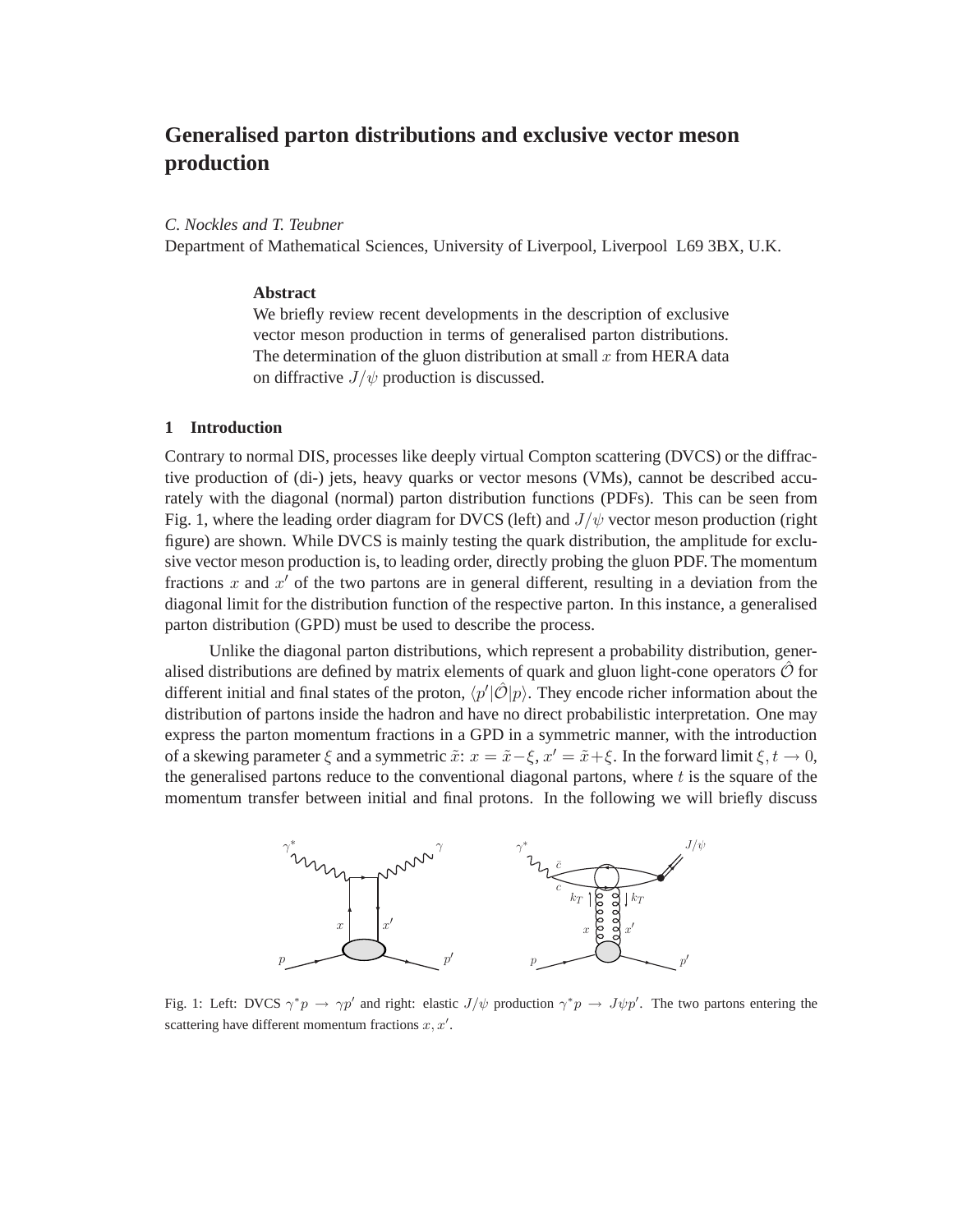selected recent work on the prediction of diffractive production of vector mesons based on generalised parton distributions, both in the framework of collinear and  $k_T$  factorisation, and the determination of the small x gluon from diffractive  $J/\psi$  data in the latter framework.

# **2 Predictions for diffractive vector meson production**

In the last years a lot of work has been done on dipole and saturation models. For a review of these topics in these proceedings we refer to [1]. Calculations in the framework of dipole cross sections often do not attempt at including the effect of non-forwardness. However, in [2] the skewedness is treated as in [3] discussed below.

## **2.1 Predictions based on collinear factorisation**

Kroll and Goloskokov have described electroproduction of light vector mesons using collinear factorisation on the proton side [4–6]. In the limit of large photon virtuality  $Q^2$  the production amplitude factorises into a perturbatively calculable hard scattering amplitude (coefficient function), a generalised PDF and the wave function of the VM. This is similar to DVCS, where the term 'handbag factorisation' is used which is particularly suitable in the case of initial quarks relevant at lower c.m. energies. The transverse momentum  $p_T$  of the quarks forming the vector meson is retained, and a corresponding meson light-cone wave function  $\psi_{VM}(\tau,p_T)$  (with  $p_T$ ) the intrinsic transverse momentum and  $\tau$  the fraction of the light-cone plus component of the meson's momentum carried by the quark) is used. In addition a Sudakov factor  $\exp[-S(\tau,p_T,Q^2)]$ is applied at next-to-leading-logarithmic accuracy. This suppresses gluon radiation in the regime between a soft cut-off and a factorisation scale related to the quark-antiquark separation. Softer gluons are included in the VM wave function while harder ones are part of the hard, perturbative scattering amplitude. This so-called 'modified perturbative approach' cures the end-point singularities stemming from configurations with large transverse quark-antiquark separation which otherwise would prevent a prediction of the cross section for transversely polarised mesons. The generalised parton distributions are derived using the ansatz of double distributions following the work of Radyushkin [7] and using global PDFs as input for the diagonal limit.<sup>1</sup> The evolution is approximated by the evolution of the diagonal input. With their approach Kroll and Goloskokov find fair agreement with electroproduction data from COMPASS, HERMES, E665, ZEUS and H1, see [4–6] and Fig. 2 for an example of their longitudinal cross section predictions for  $\phi$  and  $\rho$  electroproduction. The extension to contributions from transverse photons is discussed in [6].

While the approach of Kroll and Goloskokov is not restricted by the high energy approximation adopted in other calculations, the hard, perturbative scattering kernel used in [4–6] is leading order (LO) only. Next-to-leading order (NLO) corrections in the framework of collinear factorisation have been calculated by Ivanov et al. [8] and were found to be large generally. In their recent work Diehl and Kugler [9] have made use of these results to further study the impact

<sup>&</sup>lt;sup>1</sup>Double distributions offer a way to parameterise the hadronic matrix elements defining generalised distributions [7]. They are defined through Fourier transforms of these matrix elements. Such double distributions guarantee the required symmetry properties and the polynomiality (Nth moments of GPDs are Nth degree polynomials in the skewing parameter  $\xi$ ) of the derived generalised distributions. However their physical interpretation is different (and maybe less apparent) as they are not directly dependent on  $\xi$ .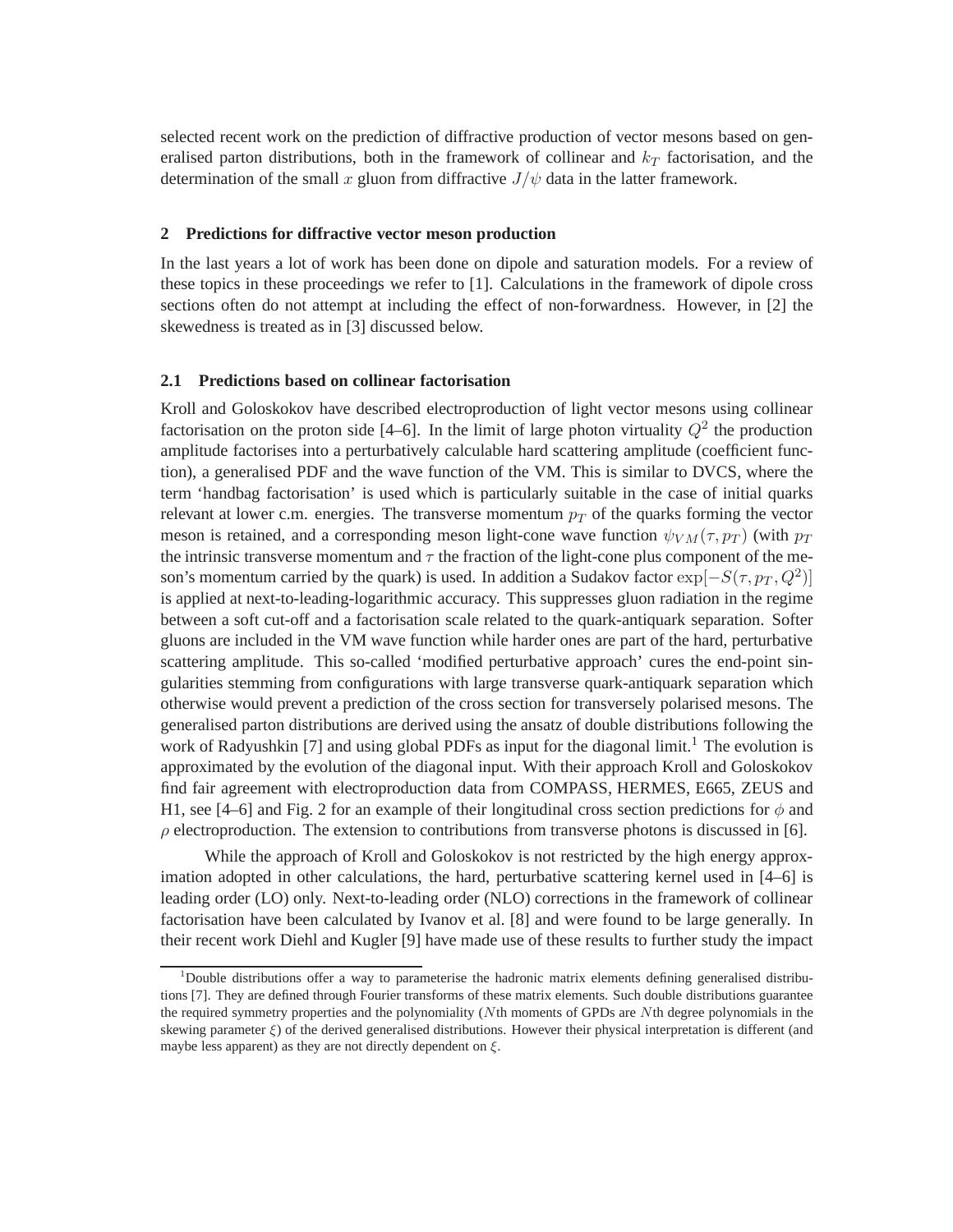

Fig. 2: Predictions from [5] for the longitudinal cross section of  $\phi$  elecroproduction for  $Q^2 = 3.8 \text{ GeV}^2$  (left) and ρ electroproduction for  $Q^2 = 4 \text{ GeV}^2$  (right). φ production data are from HERMES (solid circle), ZEUS (open triangles) and H1 (solid square), and  $\rho$  production data are from HERMES (solid circles), E665 (open triangles), ZEUS (open square) and H1 (solid square), see [5] for references. The dashed (dash-dotted) line represents the gluon (gluon+sea) contribution. The dash-dot-dotted line represents the sum of the interference between the valance and (gluon+sea) contributions and the valance contribution. The solid line is the sum of all contributions.

of the NLO corrections to exclusive meson production. They use collinear factorisation, neglecting the transverse momenta of the partons entering the hard scattering both on the proton and on the meson side. For the evolution of the generalised partons they use the leading order evolution code of Vinnikov [10] which uses an optimised fourth order Runge-Kutta method to solve the LO kernels as given in [11]. The input GPDs are again estimated via the double distribution method, and with diagonal input from the global PDF fit CTEQ6M [12]. Diehl and Kugler observe large NLO corrections leading to a strong suppression of the LO result in the small  $x$  regime, but no gain from LO to NLO in the stability w.r.t. the scale variation. In Fig. 3 this is shown for the case of  $\rho$  electroproduction in different kinematic regimes. Unfortunately such large corrections, which can partly be traced back to BFKL type logarithms (see [13] for first predictions including resummation effects), limit the applicability of the fixed-order collinear approach to describe data for elastic VM production.

#### **2.2** Vector meson production in  $k_T$  factorization

Traditionally,  $k_T$  (or 'high energy') factorisation has been introduced for the description of heavy quark production in the high energy regime. Recently it has also been applied to various other processes including Higgs production at hadron colliders. Martin et al. have used it for the calculation of diffractive production of light and heavy vector mesons at HERA [14, 15]. The relevant amplitude is shown in Fig. 1 (right diagram). Their predictions involve the integration over the transverse momentum  $k_T$  of the exchanged gluons, so the input parton distributions need to be unintegrated w.r.t.  $k_T$ . This involves the application of a Sudakov factor, see [15] for details. Additional contributions from the real part of the amplitude are calculated based on dispersive methods. This approach goes beyond the leading  $\log Q^2$  approximation while also capturing certain contributions beyond the leading high energy (BFKL) limit. Of course NLO corrections also arise from additional loops, for example gluonic one-loop corrections to the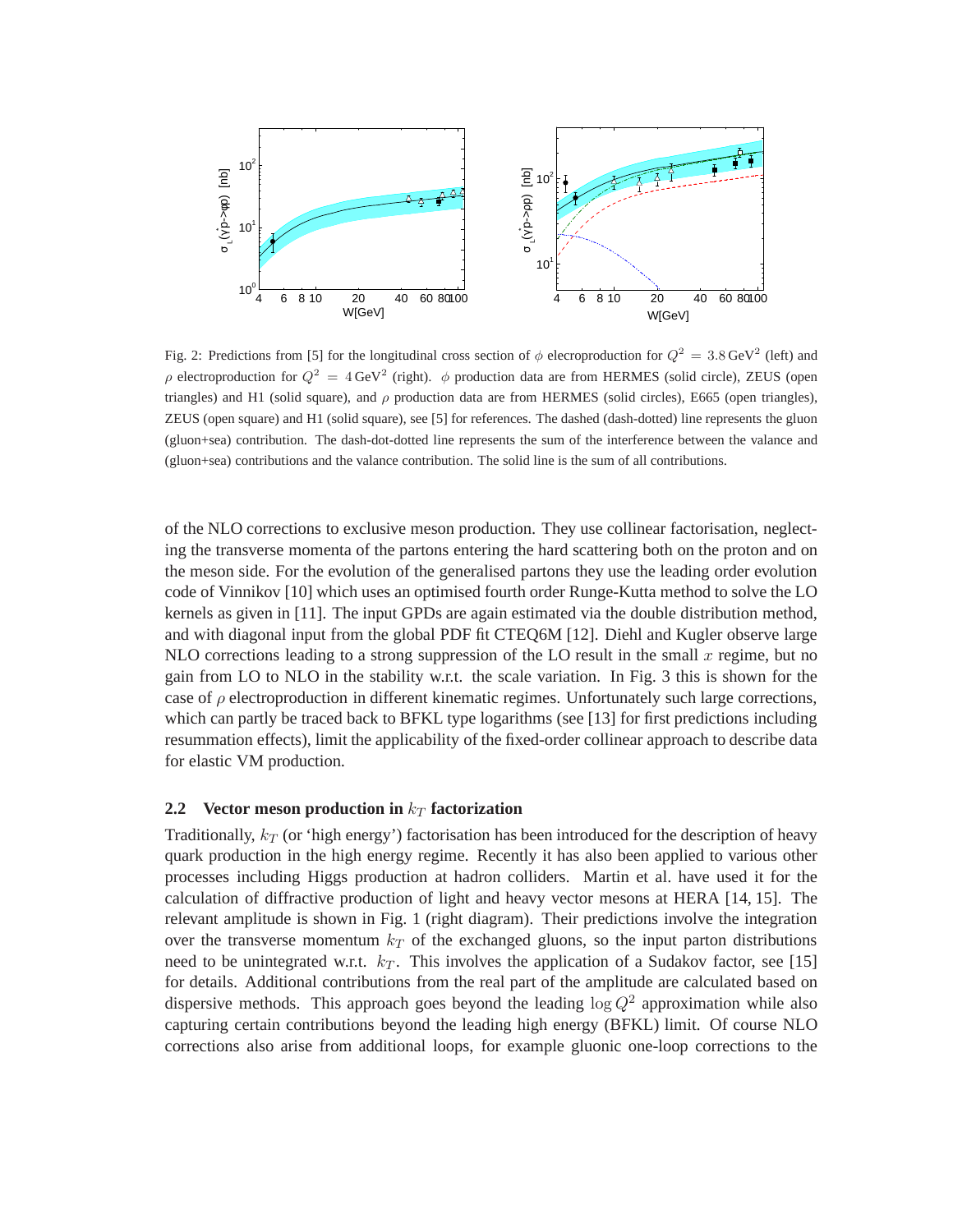

Fig. 3: Longitudinal cross section predictions for  $\rho$  electroproduction from [9] for  $Q^2$ , t and x as indicated on the plots. The bands are generated from the ranges  $Q/2 < \mu < 2Q$  (left) and  $2 < \mu < 4$  GeV<sup>2</sup> (right), where  $\mu$  is the renormalisation and factorisation scale. The solid lines correspond to  $\mu = Q$ . The dashed line in the left panel shows the power-law behaviour  $\sigma \propto W^{0.88}$  (with arbitrary normalisation) obtained from a fit by the ZEUS Collaboration to data in the range  $x_B = 0.001 \dots 0.005$ .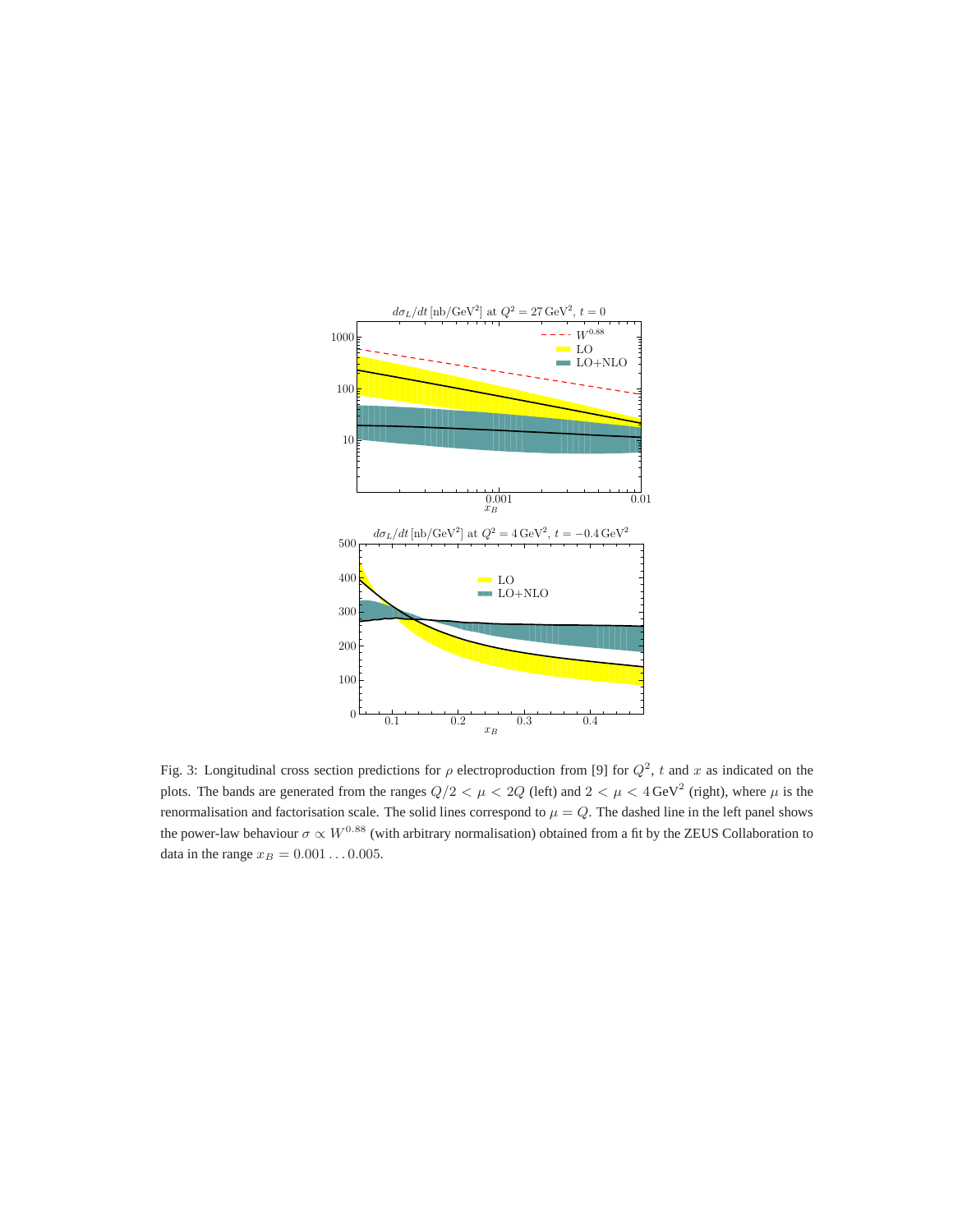

Fig. 4: 'NLO' fit of elastic  $J/\psi$  data from HERA [19] as done in [3]. Left: cross section compared to some of the H1 and ZEUS data for three different values of the effective scale  $\bar{Q}^2 = (Q^2 + M_{J/\psi}^2)/(W^2 + M_{J/\psi}^2)$ . Right: Fitted diagonal gluon compared to global gluons for scales as indicated. The width of the bands displays the uncertainty of the cross section predictions and the fitted gluon, whereas darker shaded areas indicate the region of available data.

two-gluon quark-antiquark vertex, or when the two gluon system couples via a quark loop to the proton. While such quark contributions are suppressed in the high energy regime, the former class of corrections leads to a genuine  $K$  factor which was calculated by Ivanov et al. [8] in collinear factorisation but which is not known in the case of  $k_T$  factorisation. Work is in progress to calculate these corrections.

Skewing corrections are taken into account via the Shuvaev transform [16] which, in the case of small x and  $\xi$ , allows to calculate the GPDs from the forward PDFs.<sup>2</sup> In this regime, with the assumption of a pure power behaviour of the diagonal PDF  $\sim x^{-\lambda}$ , the skewing correction is well approximated by a simple factor,  $R =$  $\frac{2^{2\lambda+3}}{\sqrt{\pi}}$  $\Gamma(\lambda+5/2)$  $\frac{\Gamma(\lambda+5/2)}{\Gamma(\lambda+3+p)}$  ( $p=1$  for gluons, 0 for quarks), which only depends on the anomalous dimension  $\lambda$ .

#### **3 Determination of the gluon from diffractive** J/ψ **data**

While a good description of many data from HERA and other experiments has been achieved, the predictions show a large dependence on the gluon parametrisations used as input, in the regime of small x and semi-hard scales where they are only poorly known. However, Martin et al. have turned the game around and used their theoretical approach as described above together with exclusive  $J/\psi$  data from HERA [19] to determine the gluon distribution in the small x and lowscale regime [3]. Note that whereas in [14, 15] VM production was described via parton-hadron

<sup>&</sup>lt;sup>2</sup>The use of the Shuvaev transform has become subject of some criticism [17], but see [18] for the justification of its applicability in the regime under consideration here.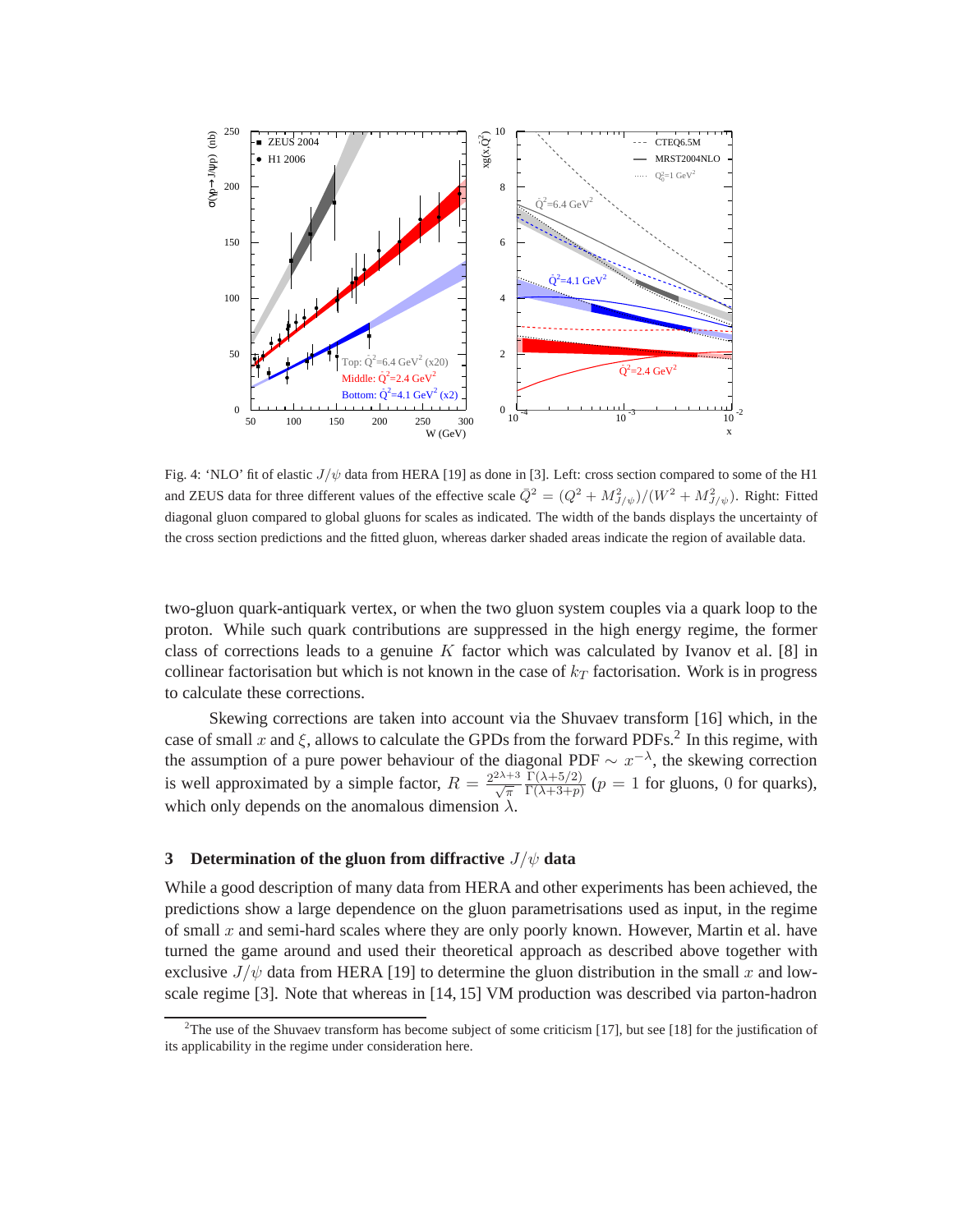duality by integrating over open quark-antiquark production in a suitably chosen mass regime, for the gluon fits in [3] the non-relativistic limit for the  $J/\psi$  wave function was adopted. While this is a sufficient approximation w.r.t. the other theoretical and experimental uncertainties, it also allows for the prediction of the normalisation which is not well controlled in the parton-hadron duality approach. With the use of a simple three-parameter ansatz for the gluon,  $xg(x, \mu^2)$  $Nx^{-\lambda}$ , with  $\lambda = a + b \ln \ln(\mu^2/\Lambda_{\text{QCD}}^2)$ , a fit (with  $\chi^2_{\text{min}}/d.o.f. = 0.8$ ) gives the results  $N =$ 1.55 $\pm$ 0.18,  $a = -0.50\pm0.06$ ,  $b = 0.46\pm0.03$ . In Fig. 4, both the results for the emerging cross section predictions (left) and the fitted gluon distribution (right panel) are shown for different scales and compared to the gluon PDFs of global fits from CTEQ [20] and MRST [21].

## **4 Conclusions**

We have briefly reviewed recent work on the description of exclusive vector meson production in ep collisions based on generalised parton distributions. While it has been known for a long time that this process is particulary interesting due to its quadratic sensitivity on the input partons, the complexity of the full amplitudes makes systematic higher order predictions difficult. Different approaches as presented above have been discussed at the recent HERA-LHC workshops. Clearly we have gained a much better understanding of exclusive VM production, though the quantitative predictions have not yet achieved the desired accuracy. Nevertheless, a lot of progress has been made in predicting these processes and first results on extracting the gluon at small  $x$  from HERA data have been reported. The situation will be even more complicated at the LHC, and with the wider kinematic range accessible, the future will be very interesting.

#### **References**

- [1] L. Motyka, K. Golec-Biernat and G. Watt, in these proceedings.
- [2] H. Kowalski, L. Motyka and G. Watt, Phys. Rev. **D 74**, 074016 (2006).
- [3] A.D. Martin, C.J. Nockles, M.G. Ryskin and T. Teubner, Phys. Lett. **B 662**, 252 (2008).
- [4] S.V. Goloskokov and P. Kroll, Eur. Phys. J. **C 42**, 281 (2005).
- [5] S.V. Goloskokov and P. Kroll, Eur. Phys. J. **C 50**, 829 (2007).
- [6] S.V. Goloskokov and P. Kroll, Eur. Phys. J. **C 53**, 367 (2008).
- [7] A.V. Radyushkin, Phys. Lett. **B 449**, 81 (1999); I.V. Musatov and A.V. Radyushkin, Phys. Rev. **D 61**, 074027 (2000).
- [8] D.Yu. Ivanov, L. Szymanowski and G. Krasnikov, JETP Lett. **80**, 226 (2004); D.Yu. Ivanov, A. Schäfer, L. Szymanowski and G. Krasnikov, Eur. Phys. J. **C 34**, 297 (2004); D.Yu. Ivanov, M.I. Kotsky and A. Papa, Eur. Phys. J. **C 38**, 195 (2004).
- [9] M. Diehl and W. Kugler, Eur. Phys. J. **C 52**, 933 (2007).